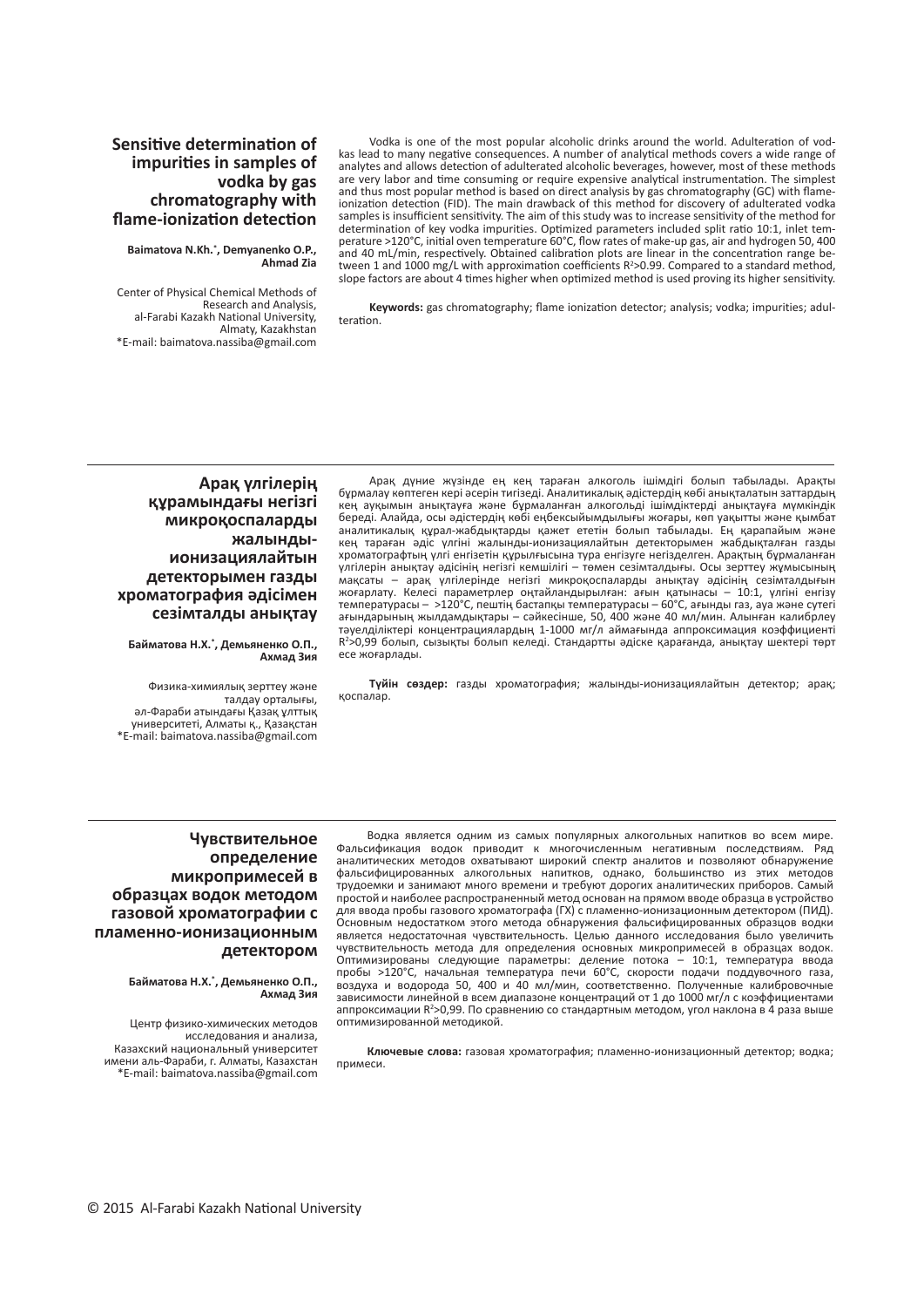

# **CHEMICAL BULLETIN**

of Kazakh National University

http://bulletin.chemistry.kz/



UDC 543.544: 543.062 http://dx.doi.org/10.15328/cb613

# **Sensitive determination of impurities in samples of vodka by gas chromatography with flame-ionization detection**

# **Baimatova N.Kh.\*, Demyanenko O.P., Ahmad Zia**

Center of Physical Chemical Methods of Research and Analysis, al-Farabi Kazakh National University, Almaty, Kazakhstan \*E-mail: baimatova.nassiba@gmail.com

#### **1. Introduction**

According to International Wines and Spirits Record (IWSR) [1], vodka is one of the most popular alcoholic drinks around the world. In 2012, 4.5 billion liters of vodka were drunk in world. Half of that amount was drunk in Russia (13.9 liters per capita). In Belarus, average citizen drunk 11.3 liters of vodka a year. Every citizen of Kazakhstan accounted for 5.9 liters of vodka a year [2].

Vodka is a colorless alcoholic beverage having characteristic spirituous odor and consisting from ethanol and water. Concentration of ethanol is normally 40%, but it may also reach 56% in different countries depending on state regulatory requirements for vodka quality. Most vodkas are produced by a fermentation and a distillation of grains with subsequent filtration through charcoal or carbon filters. From the chemical point of view, vodkas are the purest alcoholic beverages.

According to independent experts, 46% of vodkas in markets are adulterated (counterfeit). Counterfeit vodka is mostly produced from poor-quality raw materials. Such vodkas are often illegally sold under known brands of vodka.

Consequences of the using of this "counterfeits" are unpredictable: from strong hangover to disability and death. Vodka refers to the most commonly adulterated group of alcoholic beverages. Therefore it is very important to discover and prevent it's adulteration. Laboratory analyses of vodka is the most efficient and reliable method for disclosing adulterated samples.

The presence of a number of impurities, e.g., acetone, is often associated with the use of synthetic ethanol.

Normally such alcohol have different "burning" smell and taste. In accordance with the Law of the Republic of Kazakhstan [3], the quality of alcoholic beverages as an industrial product should comply with the request of the public or industry standard according to certain parameters, that are responsible for its quality. Noncompliance with GOST-standard [4], [5] indicates artisanal beverage production. However, there are cases where counterfeit drinks correspond to standard parameters. This is because parameters of GOSTs have a wide range of values, some parameters limit total concentrations of a class of substances (such as fusel oils). Concentrations of many compounds are not limited by standards. Thus, the definition of the correspond parameters to the values of GOSTs is necessary but not sufficient condition for the study of adulterated alcohol products, which makes it necessary to develop, implement and continuously updated method to reflect advances in science and technology.

A number of analytical methods (Table 1) covers wide range of analytes and allows detection of adulterated alcoholic beverages. However, most of these methods are very labor and time consuming or require expensive analytical instrumentation.

The most popular methods for determining impurities in vodka based on GC-FID [4], [5] This method is standardized in former USSR countries including Kazakhstan. GOST R 51786-2001 and GOST R 51698- 2000 methods are based on direct sample injection into GC inlet. These methods work well on samples having high concentrations of impurities (>10 mg/L). However, development of technology made it easier and cheaper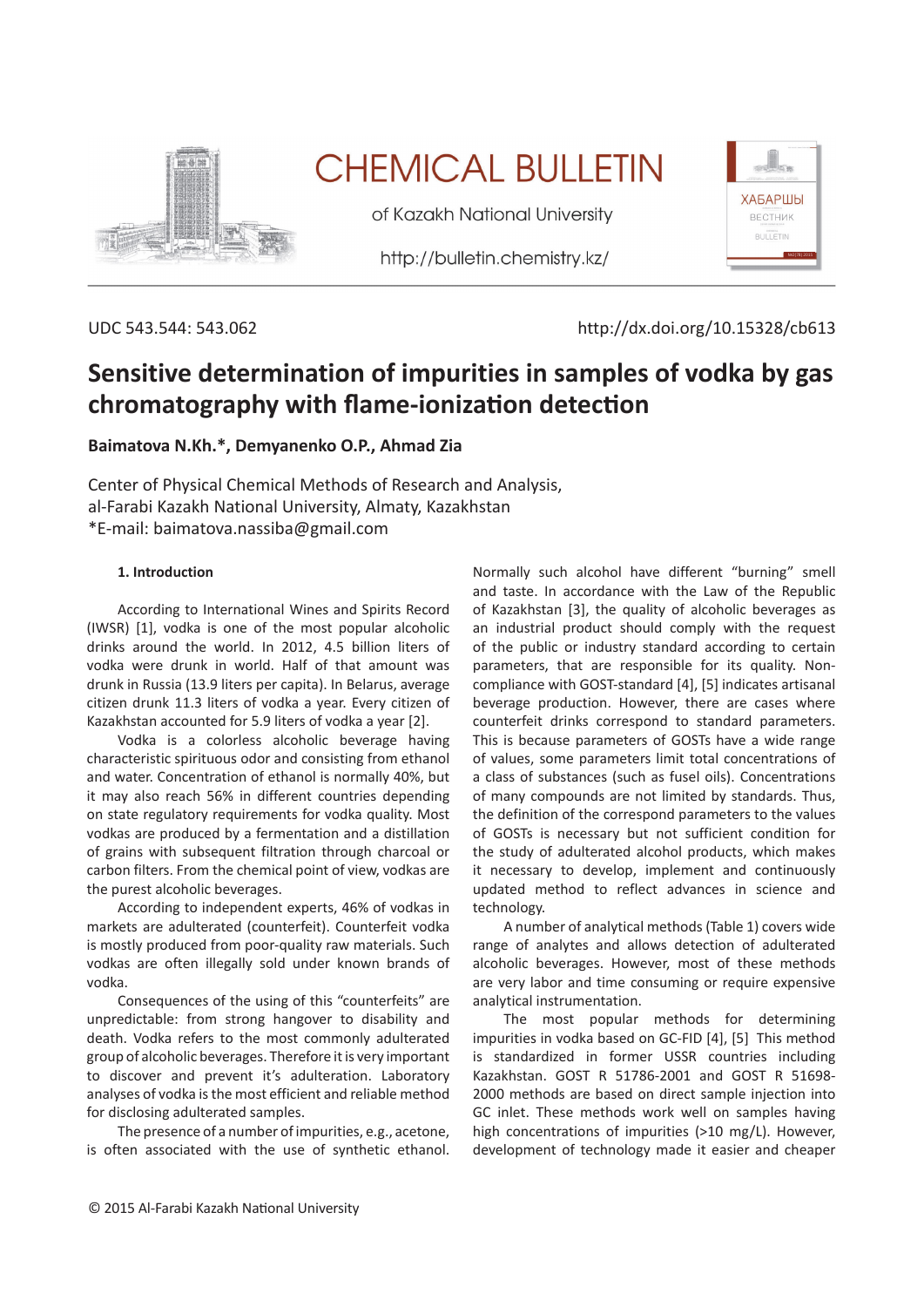| #              | Method                                                  | Objects                                                                             | Determined compounds                                                                                                                                                              | Ref    |
|----------------|---------------------------------------------------------|-------------------------------------------------------------------------------------|-----------------------------------------------------------------------------------------------------------------------------------------------------------------------------------|--------|
| $\mathbf{1}$   | GC-FID, capillary<br>column                             | Alcohols, vodkas,<br>cognacs, rums, wines                                           | Ethanol, trace impurities: ethyl acetate, methanol,<br>n-propanol, iso-butanol, n-butanol, isoamylol alcohol                                                                      | [6]    |
| $\overline{2}$ | GC-FID, capillary<br>column                             | Factory and home-<br>made alcoholic drinks<br>(home-brewed beer,<br>chacha, arrack) | a. Ethanol, trace impurities: ethyl acetate, methanol,<br>n-propanol, iso-butanol, n-butanol, isoamylol alcohol.<br>b. Sugar: (trimethylsilyl derivatives)                        | $[7]$  |
| 3              | GC-thermionic<br>detector                               | Factory and home-<br>made alcoholic drinks<br>(home-brewed beer,<br>chacha, arrack) | Allyl oil in wine (by identification and determination of<br>allyl isocyanate - a main component, whose purity is<br>95%)                                                         | $[7]$  |
| 4              | GC-FID                                                  | Cognacs, vodkas                                                                     | Acetaldehyde, ethyl formate, ethyl acetate, methanol,<br>2-butanol, n-propanol, iso-butanol, n-butanol, isoamyl<br>alcohol.<br>Caffeine from tea used for coloring falsification. | [8]    |
| 5              | GC-FID,<br>GC-MS/MS, GC-MS,<br>ICP-MS                   | Samohon, cheapest<br>vodka, medical liquids                                         | Methanol, acetaldehyde, higher alcohols, ethyl<br>carbamate, anions, and inorganic elements.<br>Data was compared to acceptable daily intake                                      | $[9]$  |
| 6              | IR, ICP/MS, GC/FID                                      | Artisanal alcohol, cuxa                                                             | methanol, acetaldehyde, 1-propanol, 1-butanol,<br>2-butanol, iso-butanol,<br>2-/3-methyl-1-butanol and ethyl acetate, metals                                                      | $[10]$ |
| 7              | NIR Spectroscopy                                        | Whiskey, brandy, rum<br>and vodka                                                   | Whole spectra of compounds;<br>PCA, SIMCA                                                                                                                                         | $[11]$ |
| 8              | Flow injection analysis<br>with photometric<br>detector | Brandies, cachacas,<br>rums, whiskies and<br>vodkas                                 | Schlieren effect, SIMCA                                                                                                                                                           | $[12]$ |

**Table 1** – Methods of analysis of alcohol used in the detection of falsified objects

to produce adulterated alcoholic samples having low concentration of impurities being determined. In addition, these samples may be produced chemically, not from natural raw material (e.g. wheat, grape, etc.), that is illegal according to legislation.

Standard methods often do not provide sufficient sensitivity for the determination of trace impurities in highly pure vodka samples thus making differentiation and solution of forensic task impossible. In connection with this, the goal of present work was to increase sensitivity of standard methods for determination of trace impurities in vodka by GC-FID.

The aim of this study was to optimize GC-FID method for sensitive determination of vodka impurities.

#### **2. Experimental**

#### *2.1 Chemicals*

For analysis, the following pure substances (purity>98%) were taken: acetone, ethyl acetate, methanol, 2-butanol, 1-propanol, iso-butanol, isoamyl alcohol and 1-pentanol. Purity of these substances was established by their direct injection to 6890N/5973N GC-MS (Agilent,

USA). Helium (99.995%) was purchased from "Tehgas" (Orenburg, Russia).

*2.2 Vodka standard solution for method optimization*

For analysis, 1 mL of a standard solution of acetone, ethyl acetate, methanol, 2-butanol, 1-propanol, iso-butanol, isoamyl alcohol, 1-pentanol with concentration 10 mg/L of each compound were prepared. Pure substances were dissolved in 40% ethanol solution "that was proven by GC-FID to be free of impurities. Vials were placed into the 7683 (Agilent, USA) autosampler tray for further analysis by gas chromatography with flame ionization detector 6890N (Agilent, USA).

*2.3 Analysis by gas chromatography with flame ionization detection*

All samples were analyzed on 6890N/5973N (Agilent, Santa Clara, USA) gas chromatograph with mass spectrometric and flame ionization detectors equipped with split/splitless inlets. For separation of impurities, 0.5- 1 µL of the sample was injected into GC inlet. Separation was performed using a 50 m x 0.32 mm HP-FFAP capillary column having film thickness of 0.5 micron under constant flow of helium 1 mL/min. Duration of the analysis depended on the number of determined impurities (20 to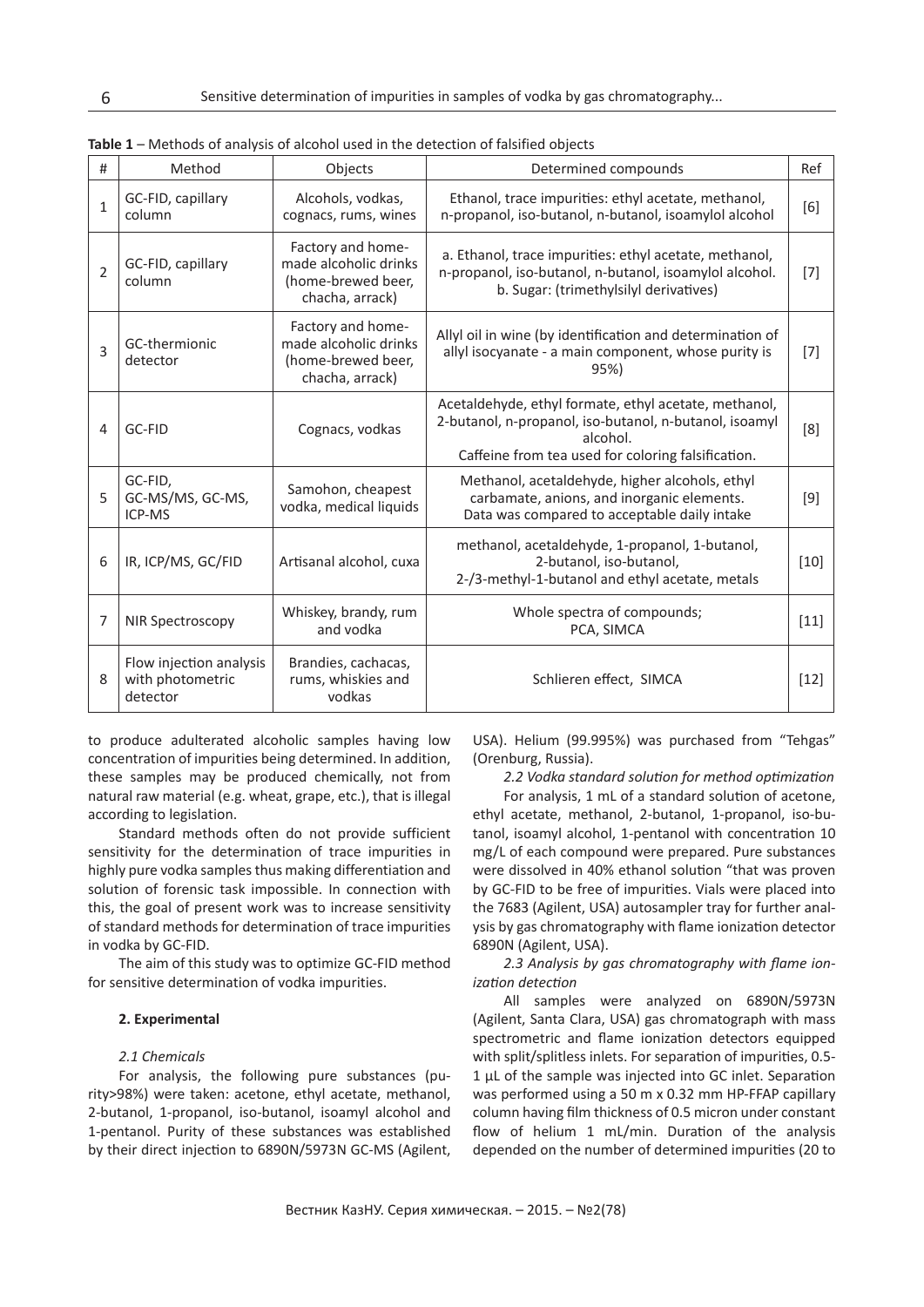45 minutes). Other method parameters were optimized for an increased sensitivity. All experimental samples were analyzed in triplicates.

#### *2.4 Optimization of split ratio*

The experiment was carried out by varying the split ratio: 10:1, 15:1, 20:1, 30:1, 40:1 and 50:1. One µL of sample was injected directly into GC inlet heated to temperature 200°C. Gas saver was activated 1 min after injection. Oven temperature was programmed from 60°C (10 min) to 100°C (10 min) at a heating rate of 20°C/min.

#### *2.5 Optimization of inlet temperature*

One µL of prepared sample was injected into GC inlet in 20:1 split mode at the following inlet temperatures: 120, 140, 160, 180, 200, 220, 240 and 250°C. Oven temperature was programmed from 60°C (10 min) to 100°C (10 min) at a heating rate of 20°C/min.

#### *2.6 Optimization of initial oven temperature*

According to manufacturer's specifications, working range of a column lies between 60 and 240°C. The following initial oven temperatures were studied: 40, 50, 60, 70 and 80°C (10 min) to 100°C (10 min) at a heating rate of 20°C/min. One µL of samples were injected directly into GC inlet at 120°C and 20:1 split ratio.

#### *2.7 Optimization of FID make-up flow rate*

The following make-up flow rates were studied: 10, 20, 30, 40, 50 and 60 mL/min. One µL of sample was injected directly into GC inlet at 120°C in 20:1 split mode. Oven temperature was programmed from 60°C (10 min) to 100°C (10 min) at a heating rate of 20°C/min.

#### *2.8 Optimization of air flow rate*

The following air flow rates were studied: 300, 400, 500 and 600 mL/min. One µL of sample was injected directly into GC inlet at 12 °C in 20:1 split mode. Oven temperature was programmed from 60°C (10 min) to 100°C (10 min) at a heating rate of 20°C/min. Run time was 22 minutes.

#### *2.9 Optimization of hydrogen flow rate*

The following hydrogen flow rates were studied: 40, 60 and 80 mL/min. One µL of sample was injected directly into GC inlet at 120°C in 20:1 split mode. Oven temperature was programmed from 60°C (10 min) to 100°C (10 min) at a heating rate of 20°C/min. Run time was 22 minutes.

#### *2.10 Calibration of GC-FID by using optimized parameters*

For calibration, the following pure substances (purity>98%) were taken: acetone, ethyl acetate, methanol, 2-butanol, 1-propanol, iso-butanol, isoamyl alcohol and 1-pentanol. Purity of these substances was established by their direct injection to 6890N/5973N GC-MS (Agilent, USA).

On the first stage, 10 mL of 40% ethanol solution in water not containing target analytes was introduced into a 10 mL vial. Then, 10.0 mg of each analytes were injected into the vial using 25 µL syringe (Agilent, Australia). Concentrations of analytes in the prepared solution made

| <b>Table 2 - The list of studied vodkas</b> |
|---------------------------------------------|
|---------------------------------------------|

| #              | Sample name          | Sample origin |
|----------------|----------------------|---------------|
| 1              | Russkiy standart     | Russia        |
| $\overline{2}$ | Khlebnaya dusha      | <b>Russia</b> |
| 3              | Yeni Raki            | Turkey        |
| 4              | Rodnaya Derevenskaya | Russia        |
| 5              | Tri reki             | <b>Russia</b> |
| 6              | Khaoma gold          | Kazakhstan    |
| 7              | Khaoma origin        | Kazakhstan    |
| 8              | Ladoga Khlebnaya     | Russia        |
| 9              | Moy gorod Semey      | Kazakhstan    |
| 10             | Jelzin               | France        |
| 11             | Russkaya marka       | Russia        |
| 12             | Dikiy gus            | Russia        |
| 13             | Belenkaya zolotaya   | <b>Russia</b> |
| 14             | Classic Rzhanaya     | <b>Russia</b> |
| 15             | Finka                | Russia        |
| 16             | Khaoma Yubileynnaya  | Kazakhstan    |
| 17             | Gramulka             | <b>Russia</b> |
| 18             | Kara Zhorga          | <b>Russia</b> |
| 19             | Casino               | Russia        |
| 20             | Medovukha            | <b>Russia</b> |
| 21             | Syktyvkarskaya       | <b>Russia</b> |
| 22             | Rusitsa              | <b>Russia</b> |
| 23             | Vivat                | Russia        |
| 24             | Arassa Aragy         | Kazakhstan    |
| 25             | Zero <sub>3</sub>    | <b>USA</b>    |

up 1000 mg/L. The prepared solution was subsequently diluted to concentrations of analytes 1.0, 3.0, 5.0, 10.0, 30.0, 50.0, 100.0, 300.0, 500.0 and 1000.0 mg/L. Every solution was prepared in triplicates. All prepared samples were analyzed on Agilent 6890N GC-FID at the optimized parameters and parameters given in GOST R 51786-2001 method.

Obtained chromatograms were integrated. Peaks were identified using previously established retention times of single analytes. Calibration dependences were plotted using MSD ChemStation software (version E.02.02 Service pack 1) and double-checked using MS Excel software.

#### *2.11 Application of the optimized method*

The optimized method was applied on 26 vodka samples (Table 2) purchased in shops in Kazakhstan (Almaty, Shymkent, Semipalatinsk), Turkey (Istanbul) and USA (Ames, Iowa).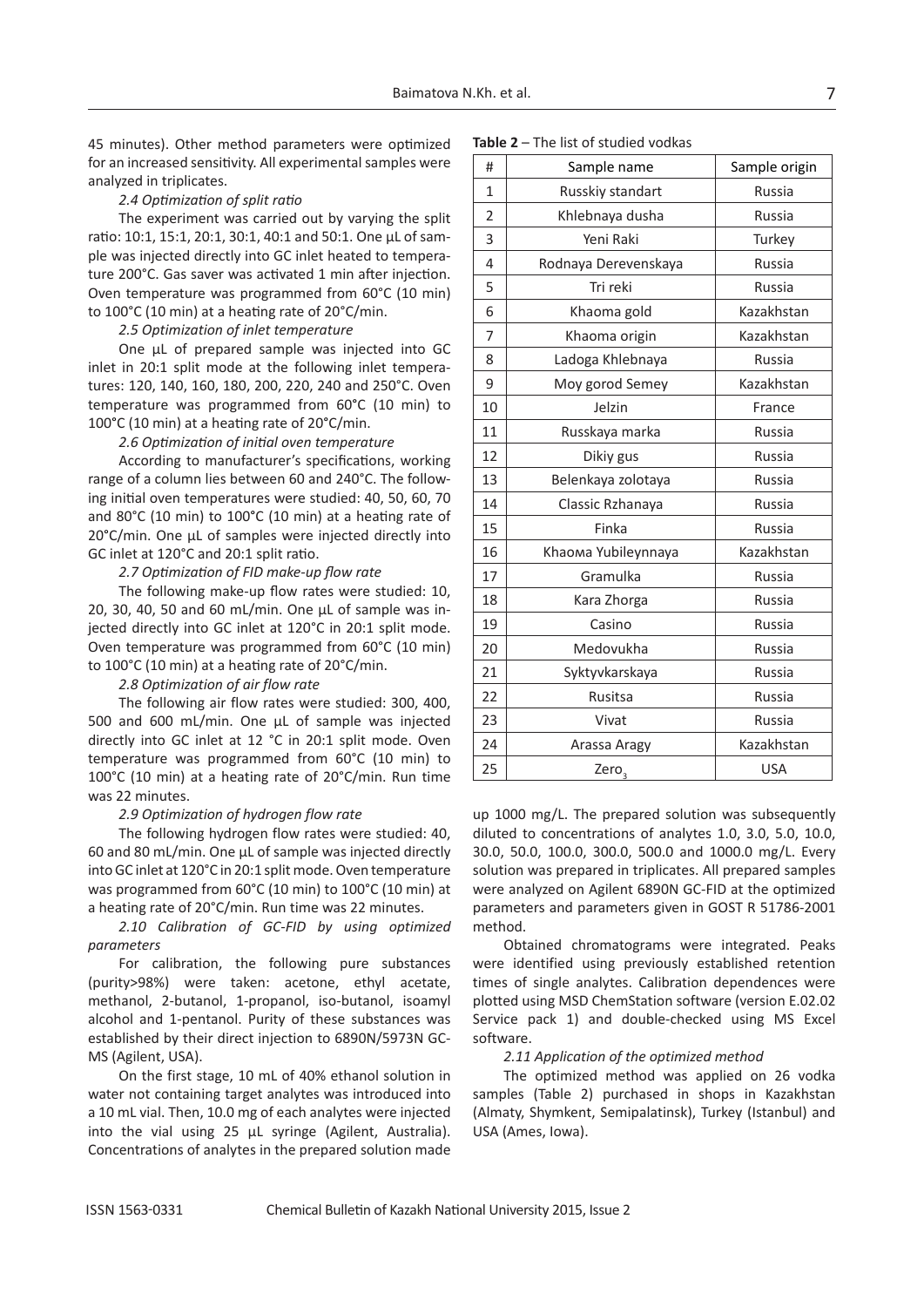#### **3. Results and Discussions**

#### *3.1 Optimization of split ratio*

Split ratio is most important parameter affecting method sensitivity. Its increase leads to the decrease of amount of analytes introduced into the column. For highest sensitivity, splitless injection should be used. However, in this case, we deal with samples containing 60% of water being undesirable in the column. Injection in splitless mode or at low split ratios may potentially lead to problems with column lifetime, analytes peaks shape and efficiency of resolution.

The goal of this experiment was to establish the effect of split ratio on analytes response and peak shape. Column lifetime is difficult and expensive to estimate and it was excluded from list of dependent variables.

The increase of split ratio (the injected volume of sample) leads to the proportional decrease of peak area (Figure 1). Maximum total peak area was observed at split ratio 10:1, which was selected as optimal.

*3.2 Optimization of inlet temperature*

Increase of inlet temperature is required to achieve fast and efficient introduction of analytes into the column. However, it can also facilitate chemical reactions between analytes and lead to problems with quantification. The goal of this experiment was to determine optimal injection port temperature.

The increase of inlet temperature leads to the decrease of responses of all analytes except acetone and methanol (Figure 2). Highest impact is observed for ethyl acetate response of which decreased by 25% at the increase of temperature from 120 to 240°C. Decrease of response may be caused by degradation of analytes due to excessive temperature. Thus, the inlet temperature 120°C was selected as optimal.

#### *3.3 Optimization of initial oven temperature*

Initial oven temperature significantly affects peak shapes of volatile analytes and efficiency of their separation. Decrease of initial oven temperature may help to reconcentrate analytes in the front of a column thus improving peak shapes. It is especially helpful when splitless injection is used.

The goal of this experiment was to establish the optimal initial oven temperature for separation of vodka impurities on a 50 m x 0.32 mm HP-FFAP (film thickness  $0.50 \mu m$ ) at the constant flow rate of carrier gas (helium grade "A") of 1 mL/min.

According to manufacturer's specifications, working range of a column lies between 60 and 240°C. The following initial oven temperatures were studied: 40, 50, 60, 70 and 80°C (10 min) to 100°C (10 min) at a heating rate of 20°C/min. One µL of samples were injected directly into GC inlet at 120°C and 20:1 split ratio. Sample was analyzed in 3 replicates for each initial oven temperature. Chromatograms were integrated, peaks were identified,



**Figure 1** – Effect of the injected volume of sample on the peak area of vodka impurities



**Figure 2** – Effect of the inlet temperature on peak area of impurities

areas of each peak and RSDs of each compound were calculated.

Change of oven temperature virtually does not lead to any change of responses of most analytes. Only responses of ethyl acetate and methanol decrease at 70-80 °C probably due to their poor retention at these temperatures (Figure 3). Initial oven temperature 60 °C was selected as optimal. In a case of problems with separation of methanol and ethyl acetate, this temperature may be decreased to 50°C.

#### *3.4 Optimization of FID make-up flow rate*

Make-up gas is necessary in FID to increase flow rate through detector and decrease peak width. However, excessive increase of make-up flow may lead to decrease of response due to dilution of the flow eluting from the column. In addition, it may lead to excessive consumption of expensive high-grade helium. According to manufacturer, recommended make-up flow rate is 50 mL/ min (Table 3), but standard methods require 40 mL/min. The goal of this experiment was to establish the optimal flow rate providing highest sensitivity for detection of vodka impurities by GC-FID.

Increase of a make-up gas flow rate leads to the increase of peak areas of all analytes (Figure 4). Maximum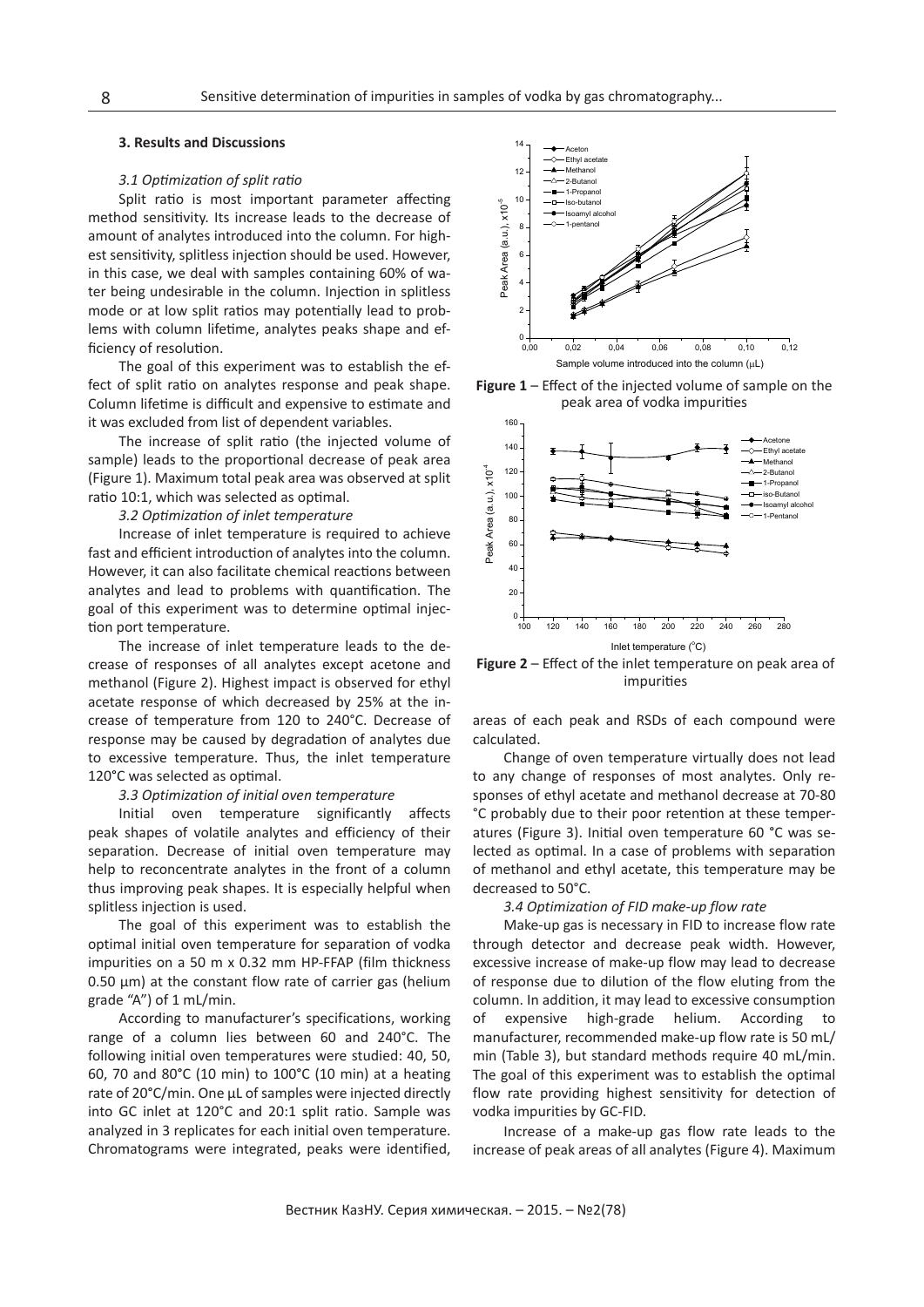

**Figure 3** – GC-FID chromatograms of impurities in vodka standard obtained at initial oven temperatures 60 °C (a) and 80°C (b): 1 – acetone, 2 – ethyl acetate, 3 –methanol

increase of response at the increase of make-up flow from 10 to 50 mL/min was observed for acetone – 40%; for other compounds, the difference was 15-20%. Because the difference of analytes responses between 50 and 60 mL is insignificant, 50 mL/min was selected as optimal.

The goal of next two experiments was to optimize flow rates of air and hydrogen in FID. According to manufacturer's specifications, 450 and 40 mL/min are optimal flow rates of air and hydrogen, respectively (Table 3). Increase of flow rates of these gases may potentially lead to a better efficiency of ionization of analytes, especially at higher concentrations. However, excessive flow of these gases may lead to dilution of gas eluted from the column and decrease of analytes response. In addition, it may lead to increase of consumption of gases and decreased lifespan of hydrogen and zero air generators.

#### *3.5 Optimization of air flow rate*

Air flow rate does not affect peak areas of vodka impurities. Therefore, flow rate recommended by the manufacturer (400 mL/min) was selected as optimal.

#### *3.6 Optimization of hydrogen flow rate*

Increase of hydrogen flow rate decreases peak areas of analytes (Figure 5). It may be caused by the decrease of ionization efficiency due non-stoichiometric ratio with



**Figure 4** – Effect of a make-up gas flow rate on peak area of vodka impurities

**Table 3** – Recommended flow rates for Agilent 6890 FID

| Detector gases                                                               | Flow range,<br>mL/min | Recommended<br>flow, mL/min |
|------------------------------------------------------------------------------|-----------------------|-----------------------------|
| Hydrogen                                                                     | 0 to 100              | 40                          |
| Air                                                                          | 0 to 800              | 450                         |
| Column capillary<br>make up<br>Recommended:<br>nitrogen<br>Alternate: helium | 0 to 100              | 50                          |

air and dilution of gas eluted from the column. Thus, hydrogen flow rate 40 mL/min was selected as optimal.

## *3.7 Calibration using optimized parameters*

Obtained calibration plots are linear in the whole studied concentration range with approximation coefficients  $R^2 > 0.99$  (Table 4). Compared to standard method, slope factors are about 4 times higher when optimized method is used proving its higher sensitivity.

Similar calibration plots were obtained using 6850 GC-FID (Agilent, USA) in Almaty Institute of Forensic Expertise (Table 5). Slope factors were also 4 times higher when using optimized method.



**Figure 5** – Effect of the hydrogen flow rate on peak area of impurities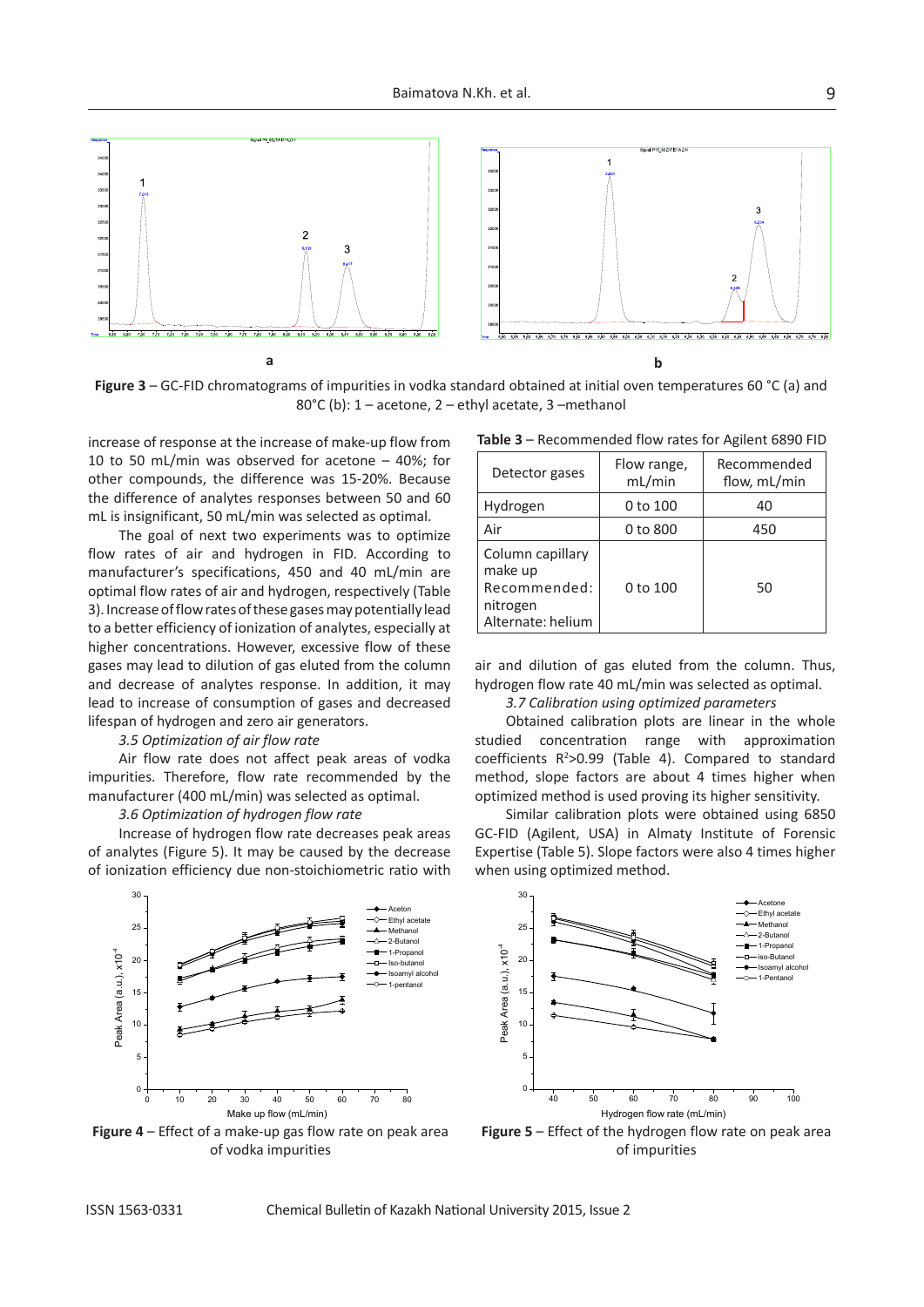

Peaks: 1 – acetone; 2 – ethyl acetate; 3 – methanol; 4 – ehanol; 5 – 2-butanol; 6 – 1-propanol; 7 – iso-butanol; 8 – isoamyl alcohol; 9 – 1-pentanol; C = 30 mg/L

|  | Figure 6 - GC-FID chromatograms of vodka standard obtained by the optimized method |  |  |  |  |
|--|------------------------------------------------------------------------------------|--|--|--|--|
|--|------------------------------------------------------------------------------------|--|--|--|--|

|                 | Concentration<br>range, mg/L | Method with optimized<br>parameters |                | GOST R 51786-2001 |                |
|-----------------|------------------------------|-------------------------------------|----------------|-------------------|----------------|
| Compound        |                              | Slope                               | R <sup>2</sup> | Slope             | R <sup>2</sup> |
| Acetone         | 1-1000                       | 58571                               | 1.000          | 14179             | 0.999          |
| Ethyl acetate   | 1-1000                       | 47195                               | 0.998          | 11055             | 0.996          |
| Methanol (ppmV) | 1.26-1260                    | 46474                               | 1.000          | 12224             | 0.999          |
| 2-Butanol       | 1-1000                       | 80698                               | 1.000          | 20229             | 0.999          |
| 1-Propanol      | 1-1000                       | 77926                               | 1.000          | 18928             | 0.999          |
| iso-Butanol     | 1-1000                       | 93912                               | 1.000          | 21844             | 0.999          |
| Isoamyl alcohol | 1-1000                       | 88064                               | 1.000          | 21110             | 0.999          |

**Table 4** – Results of calibration using optimized method in comparison with standard method

**Table 5** – Results of GC calibration according to optimized parameters and standard method GOST R 51786-2001 obtained on Agilent 6850 GC-FID located in Almaty Institute of Forensic Expertise

|                 | Optimized method |                | GOST R 51786-2001 |                |  |
|-----------------|------------------|----------------|-------------------|----------------|--|
| Compound        | Slope            | R <sup>2</sup> | Slope             | R <sup>2</sup> |  |
| Acetone         | 0.5461           | 0.998          | 0.1665            | 0.999          |  |
| Ethyl acetate   | 0.0995           | 0.972          | 0.1161            | 0.995          |  |
| Methanol        | 0.5001           | 0.996          | 0.1218            | 0.999          |  |
| 2-Butanol       | 0.8574           | 0.997          | 0.2199            | 0.996          |  |
| 1-Propanol      | 0.8466           | 0.996          | 0.2186            | 0.999          |  |
| iso-Butanol     | 1.0409           | 0.997          | 0.2765            | 0.999          |  |
| Isoamyl alcohol | 0.8785           | 0.998          | 0.2452            | 0.999          |  |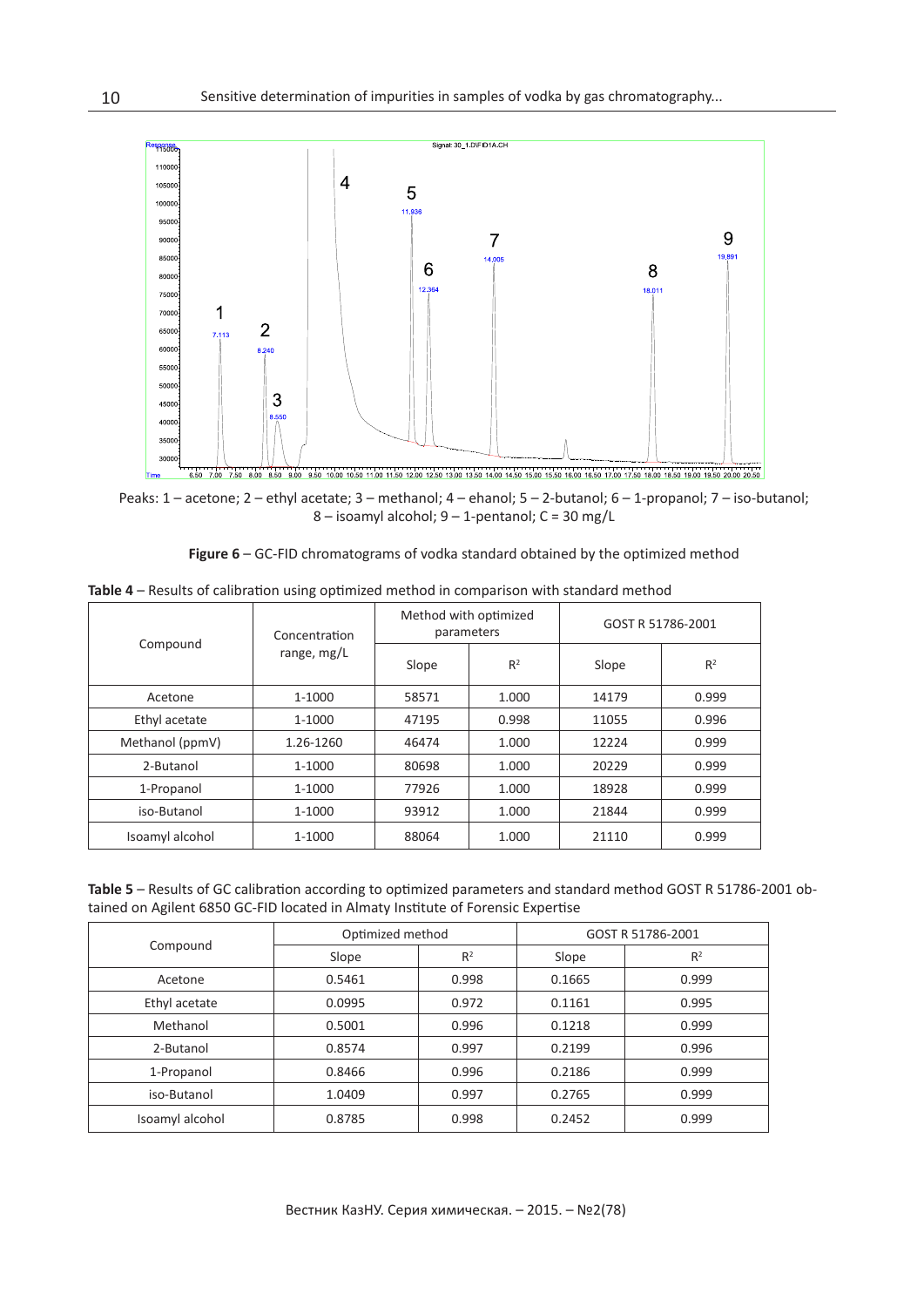#### *3.8 Application of the optimized method*

Application of the optimized method on real samples showed about 4-fold higher sensitivity compared to the standard method (Table 6). Highest concentrations were detected in sample 3 originated from Turkey. Such high concentrations are unusual for "pure" vodkas and may indicate presence of aroma additive. Therefore, this sample was not considered within the discussion of the results. Other samples have concentrations of impurities close to detection limits as was already mentioned in the Introduction.

Methanol was detected in all studied samples where it's concentrations varied from 5 (sample 8) to 723 (sample 9) ppmV. In samples 8 and 15, only methanol was detected in concentrations 5 and 374 ppmV. For detection of methanol in all samples, sensitivity of the standard method was enough. However, detection of other impurities in almost all samples was possible only using the optimized method.

1-Propanol often used as adulteration marker was detected in 10 samples. However, it's concentrations were very low reaching 3 mg/L in sample 25 (originated from the US). This sample also contained 3 mg/L of iso-butanol, which was not detected in all other samples. 1-Pentanol was only detected in samples 2 and 22.

As is clear from the obtained results, the optimized method having higher sensitivity compared to a standard one provides much more information about analyzed samples. This information may be used for disclosing adulterated samples and their origin.

**Table 6** – Concentrations of impurities in studied vodka samples

|                                                  | Methanol       | Acetone       | Ethyl acetate | 2-Butanol   | 1-Propanol  | iso-Butanol | Isoamyl alcohol |  |
|--------------------------------------------------|----------------|---------------|---------------|-------------|-------------|-------------|-----------------|--|
| $\#$                                             | Concentration  |               |               |             |             |             |                 |  |
|                                                  | ppmV           | mg/L          |               |             |             |             |                 |  |
| $\mathbf{1}$                                     | $46\pm1$       | n/d           | n/d           | n/d         | n/d         | n/d         | n/d             |  |
| $\overline{2}$                                   | 118±1          | $3\pm1$       | n/d           | n/d         | n/d         | n/d         | n/d             |  |
| 3                                                | $155 + 2$      | n/d           | 44.0±0.5      | $8.0 + 0.4$ | 90±1        | $112 \pm 2$ | $266 + 2$       |  |
| $\overline{4}$                                   | $22 + 1$       | $1.0 + 0.7$   | n/d           | n/d         | n/d         | n/d         | n/d             |  |
| 5                                                | 7±1            | $1.0 + 0.2$   | n/d           | n/d         | n/d         | n/d         | n/d             |  |
| 6                                                | $14.0 \pm 0.5$ | $2.0 \pm 0.3$ | n/d           | n/d         | n/d         | n/d         | n/d             |  |
| $\overline{7}$                                   | 11.0±0.4       | $1.0 + 0.1$   | n/d           | n/d         | n/d         | n/d         | n/d             |  |
| 8                                                | $5.0 + 0.1$    | n/d           | n/d           | n/d         | n/d         | n/d         | n/d             |  |
| 9                                                | 723±4          | $4.0 + 0.1$   | n/d           | n/d         | $1.0 + 0.1$ | n/d         | $30.0 + 0.1$    |  |
| 10                                               | 432±3          | n/d           | n/d           | n/d         | $0.6 + 0.1$ | n/d         | n/d             |  |
| 11                                               | 115±1          | n/d           | n/d           | $1.0 + 0.1$ | n/d         | n/d         | $4.0 + 0.1$     |  |
| 12                                               | 100±1          | $2.0 \pm 0.1$ | n/d           | $1.0 + 0.1$ | n/d         | n/d         | 0.5 ± 0.1       |  |
| 13                                               | 495±5          | n/d           | n/d           | $1.0 + 0.1$ | n/d         | n/d         | $2.0 + 0.1$     |  |
| 14                                               | 422±7          | n/d           | n/d           | n/d         | n/d         | n/d         | n/d             |  |
| 15                                               | 374±2          | n/d           | n/d           | n/d         | n/d         | n/d         | n/d             |  |
| 16                                               | 205±0.5        | $4.0 \pm 0.1$ | n/d           | n/d         | n/d         | n/d         | $7.0 + 0.4$     |  |
| 17                                               | $80 \pm 1$     | $1.0 + 0.1$   | n/d           | $2.0 + 0.1$ | $0.4 + 0.1$ | n/d         | 2.0 ± 0.2       |  |
| 18                                               | 36±1           | $1.0 + 0.4$   | n/d           | n/d         | n/d         | n/d         | n/d             |  |
| 19                                               | 42.0±0.1       | n/d           | n/d           | n/d         | 0.5 ± 0.1   | n/d         | n/d             |  |
| 20                                               | 375±4          | $1.0 \pm 0.3$ | n/d           | n/d         | $0.4 + 0.1$ | n/d         | n/d             |  |
| 21                                               | $6\pm1$        | n/d           | n/d           | n/d         | $0.4 + 0.1$ | n/d         | n/d             |  |
| 22                                               | $14\pm1$       | 4.0 ± 0.8     | n/d           | n/d         | n/d         | n/d         | n/d             |  |
| 23                                               | $9.0 \pm 0.5$  | $1.0 \pm 0.3$ | n/d           | n/d         | $0.8 + 0.1$ | n/d         | n/d             |  |
| 24                                               | 5.0 ± 0.6      | n/d           | $1\pm0.3$     | n/d         | 0.5 ± 0.1   | n/d         | n/d             |  |
| 25                                               | 415±4          | n/d           | $5 \pm 0.1$   | n/d         | $3 \pm 0.1$ | 3.0 ± 0.1   | $3.0 + 0.2$     |  |
| 26                                               | $9.0 \pm 0.3$  | n/d           | n/d           | n/d         | n/d         | n/d         | n/d             |  |
| Note: n/d - not detected (below detection limit) |                |               |               |             |             |             |                 |  |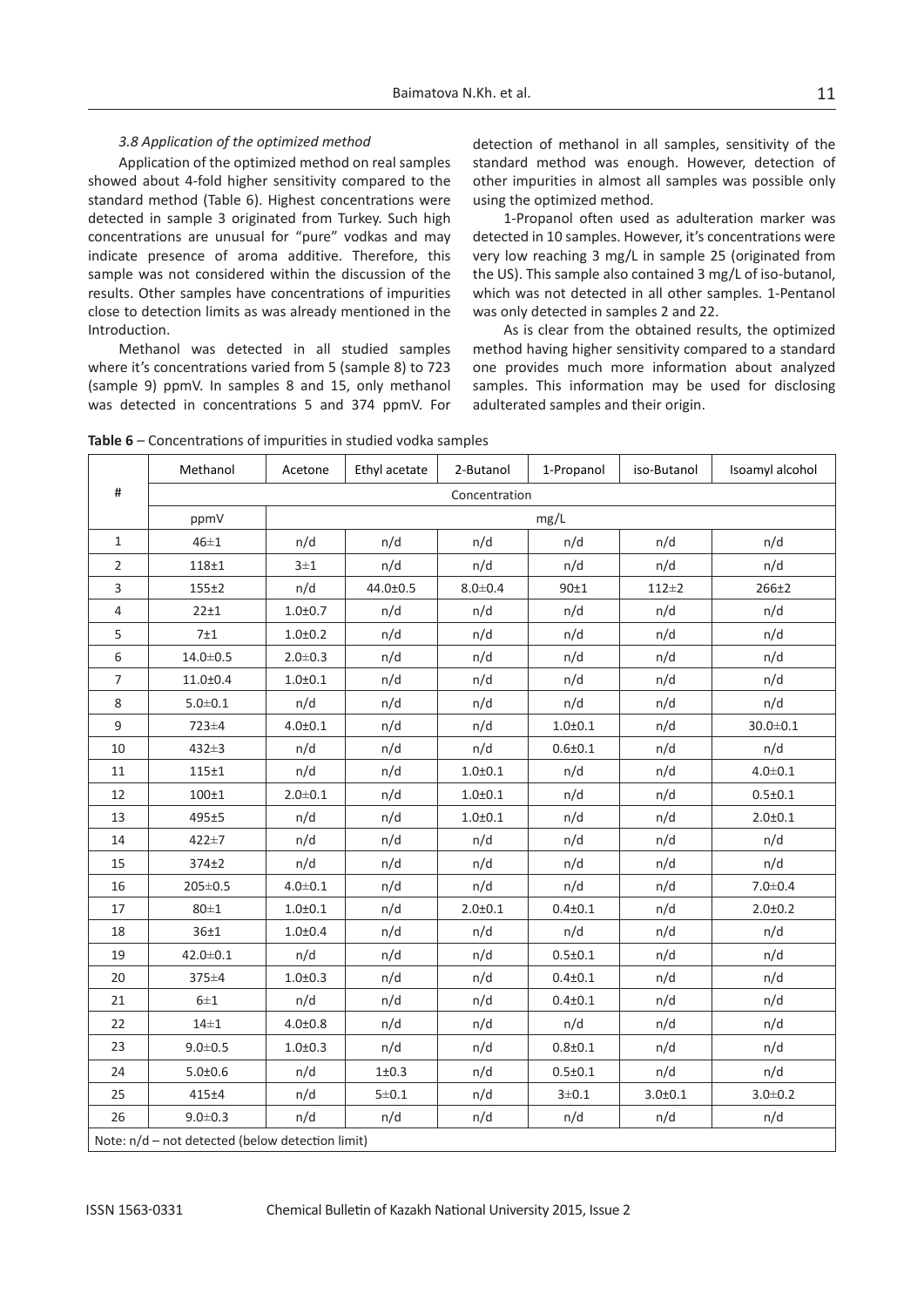#### **4. Conclusion**

Thus, GC-FID method was optimized for sensitive determination of vodka impurities. The main parameters of GC and FID, which can influence on sensitivity of method determination of impurities were optimized: split ratio, inlet temperature, oven temperature, flow rates of make-up gas, air and hydrogen. The split ratio 10:1, the inlet temperature 120°C, initial oven temperature 60°C, make-up flow rate 50 mL/min, air flow 400 mL/min and hydrogen flow rate 40 mL/min were selected as optimal.

Obtained calibration plots are linear in concentration ranges 1-1000 mg/L with approximation coefficients R2 >0.99. Compared to standard GOST R 51786-2001 and GOST R 51698-2000 methods, slope factors are about 4 times higher when optimized method is used proving its higher sensitivity.

Application of the optimized method for analysis of real samples confirmed it's higher sensitivity. For detection of methanol in all samples, sensitivity of the standard method was enough. However, detection of other impurities in almost all samples was possible only using the optimized method. Due to the higher sensitivity of the optimized method, it can be recommended for disclosing adulterated samples in forensic laboratories.

#### **Acknowledgement**

This work was conducted under International Science and Technology (ISTC) project K-1983 "Improvement of forensic methodology for discovery of adulterated alcoholic beverages" funded by the US Department of State.

#### **References**

1 Who drinks most vodka, gin, whisky and rum? // "The Daily chart" Internet newspaper. – 2013. – 17 June. [http://](http://www.economist.com/blogs/graphicdetail/2013/06/daily-chart-9) [www.economist.com/blogs/graphicdetail/2013/06/daily-chart-9](http://www.economist.com/blogs/graphicdetail/2013/06/daily-chart-9)

2 Kazakhstan tooks the fifth place by the number of drunk vodka [Po kolichestvu vipitoy vodka Kazakhstan vishel na pyatoe mesto] // "Radio Azattyk" Internet newspaper. – 2013. – 24 June. [http://rus.azattyq.org/content/reiting](http://rus.azattyq.org/content/reiting-stran-po-urovnyu-potrebleniya-alkogolya/25026039.html)-stranpo-urovnyu-potrebleniya-[alkogolya/25026039.html](http://rus.azattyq.org/content/reiting-stran-po-urovnyu-potrebleniya-alkogolya/25026039.html). (In Russian)

3 The Law of the Republic of Kazakhstan 16.07.1999 No. 429-I "On state regulation of production and turnover of ethyl alcohol and alcoholic beverages".

4 GOST R 51786-2001. Vodka and ethanol from food raw material. Gas chromatographic method for determination of authenticity [GOST. Vodka i spirt etiloviy iz pishevogo siriya. Gazokhromatograficheskiy metod opredeleniya podlinnosti]. Moscow, Russia, 2001. (In Russian)

5 GOST R 51698-2000. Vodka and ethanol from food raw material. Gas-chromatographic express-method for determination of toxic microadmixtures content [GOST. Vodka i spirt etiloviy iz pishevogo siriya. Gazokhromatograficheskiy ekspress-metod opredeleniya soderjaniya toksichnikh microprimisey]. Moscow, Russia, 2000. (In Russian)

6 Fedyanin A.A., Prihodko A.A., Habalova O.S. Forensic investigation of microquantities of the factory-produced alcoholic beverages by capillary gas chromatography method for their differentiation by type: Tutorial. – Gorkiy: CRLF, 1977. (In Russian)

7 Fedyanin A.A., Prihodko A.A., Habalova O.S. Forensic investigation of microquantities of unknown alcoholic beverages by capillary gas chromatography for their differentiation based on conditions of production (factory, domestic): Tutorial. – Gorkiy: CRLF, 1977. (In Russian)

8 Moskvitin N.N., Chuprakov I.A., Petranek G., Slavichek I. The use of gas-liquid chromatography in forensic investigations. Research Institute of Ministry of Internal Affairs of the USSR. – Moscow: RIMEM typography, 1971. (In Russian)

9 Lachenmeier D.W., Sohnius E.-M. The role of acetaldehyde outside ethanol metabolism in the carcinogenicity of alcoholic beverages: Evidence from a large chemical survey // Food and Chemical Toxicology. – 2008.– Vol.46. – P.2903- 2911.

10 Kanteres F., Rehm J., Lachenmeier D.W. Artisanal alcohol production in Mayan Guatemala: Chemical safety evaluation with special regard to acetaldehyde contamination // Science of the Total Environment. – 2009. – Vol.407. – P.5861-5868.

11 Lachenmeier D.W. Rapid quality control of spirit drinks and beer using multivariate data analysis of Fourier transform infrared spectra // Food Chemistry. – 2007. – Vol.101. – P.825-832.

12 Savchuk S.A., Kolesov G.M. Chromatographic techniques in the quality control of cognacs and cognac spirits // Journal of Analytical Chemistry. – 2005. – Vol.60, №8. – P.752-771.